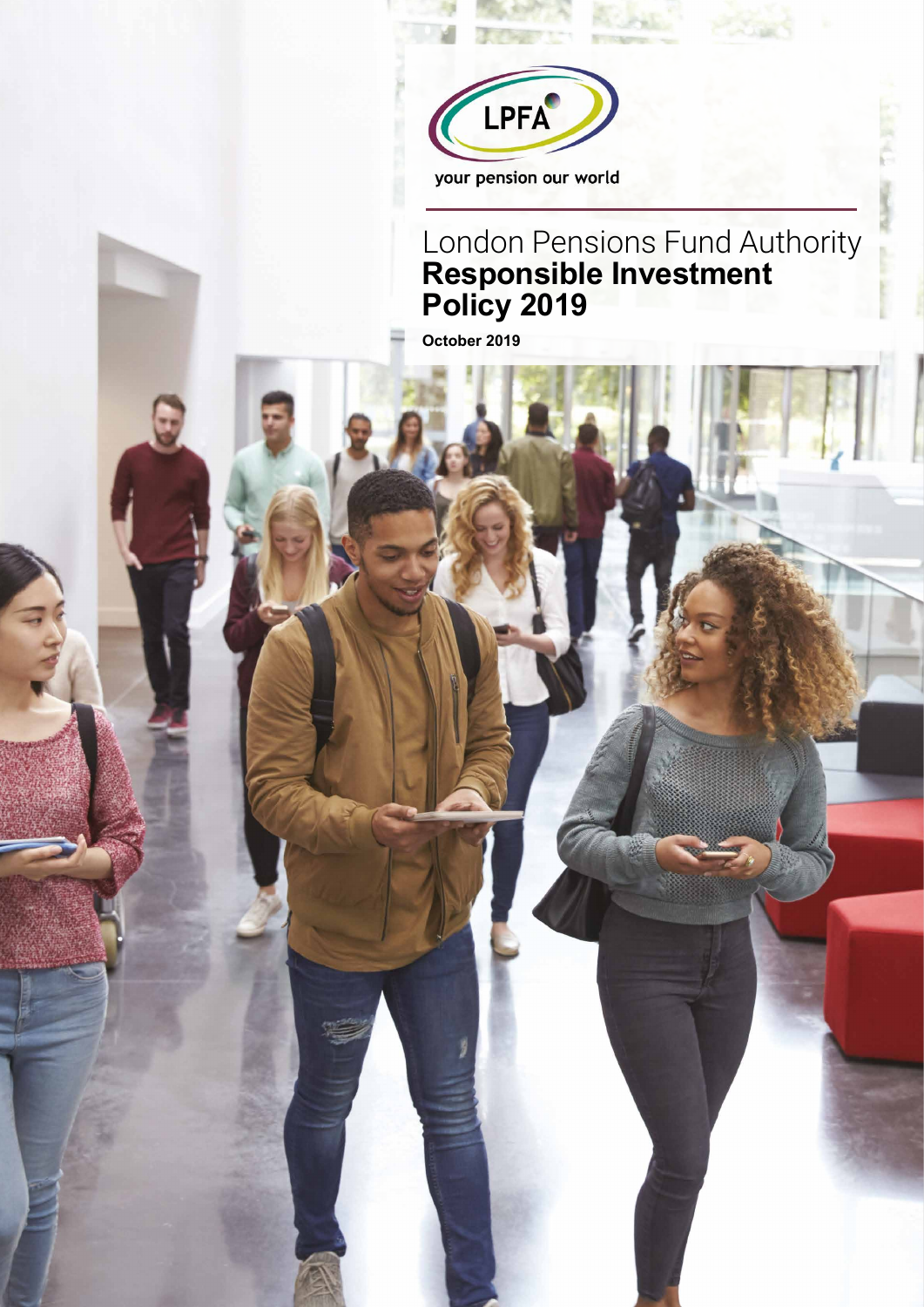## **Contents**

| 1.Our vision                          | $\overline{2}$ |
|---------------------------------------|----------------|
| 2. Introduction                       | 3              |
| 2.1 Beliefs and guiding principles    | 3              |
| 2.2 Beliefs                           | 3              |
| 2.3 Guiding principles                | 3              |
| 2.4 Responsible investment principles | 4              |
| 3. RI implementation                  | 4              |
| 3.1 Voting globally                   | 5              |
| 3.2 Engagement through partnerships   | 5              |
| 3.3 Shareholder litigation            | 5              |
| <b>Appendix 1 - Definitions</b>       | 6              |
| Responsible Investment                | 6              |
| <b>ESG</b>                            | 6              |
| Governance                            | 6              |
| <b>Active Ownership</b>               | 6              |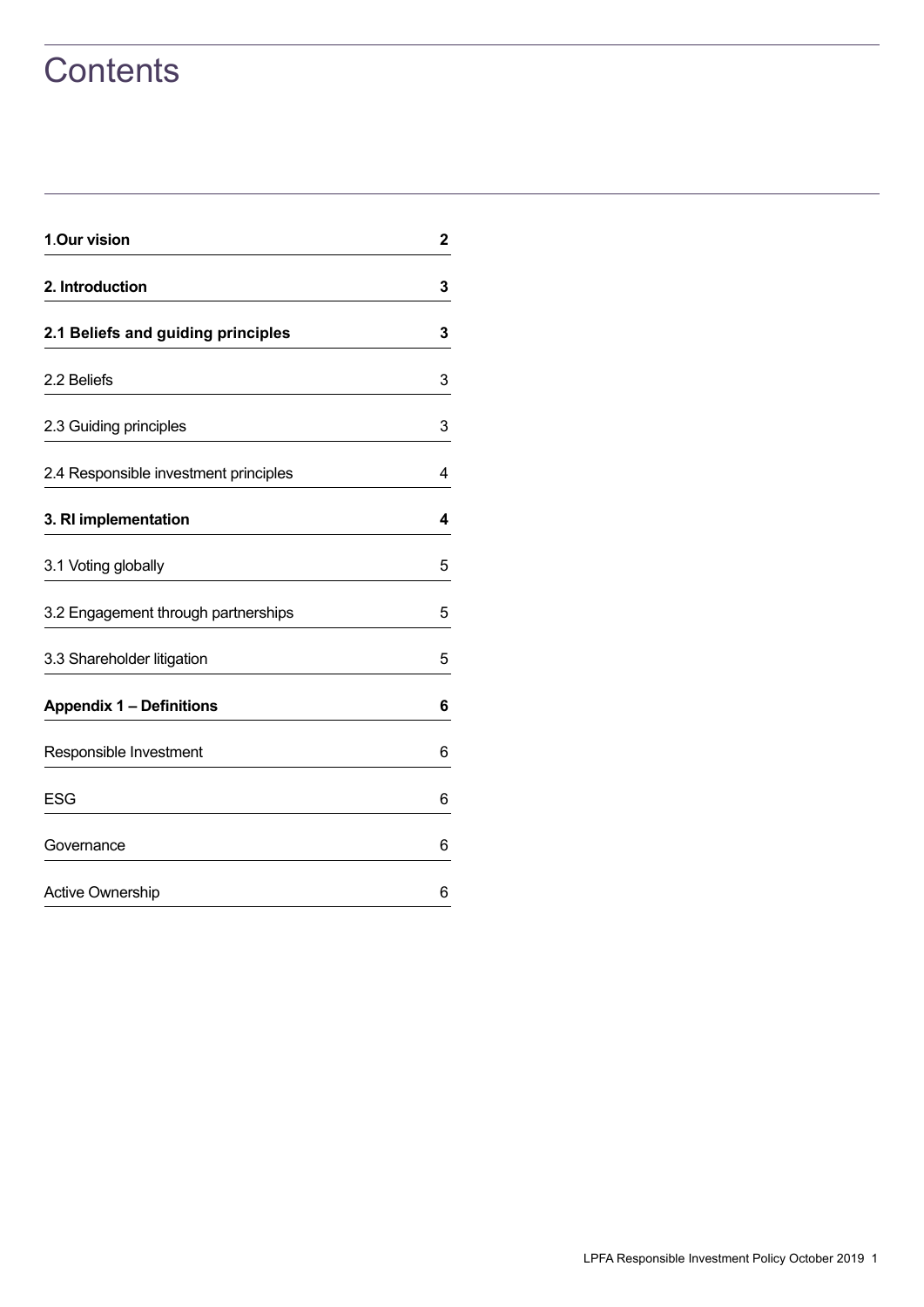## London Pensions Fund Authority Responsible Investment Policy 2019

#### **1. LPFA Board Vision, 11 September 2019**

As a pension fund, we are stewards of the future. Primarily stewards of our members' financial future, ensuring robust pension provision.

Furthermore, how our members' funds are invested also impacts the future of our economy, our environment, our society and therefore our members' future.

We take this broader responsibility seriously, as a commitment to future a and to the shape of today's world.

Consequently, we regularly look at the major environmental and social issues facing the world and work to ensure we are positively influencing them.

Our ongoing major focus is on the climate emergency and how we can invest member funds to mitigate the financial risk from climate change, influencing the broader economy via our engagement opportunities and clearly communicating both our approach and our progress.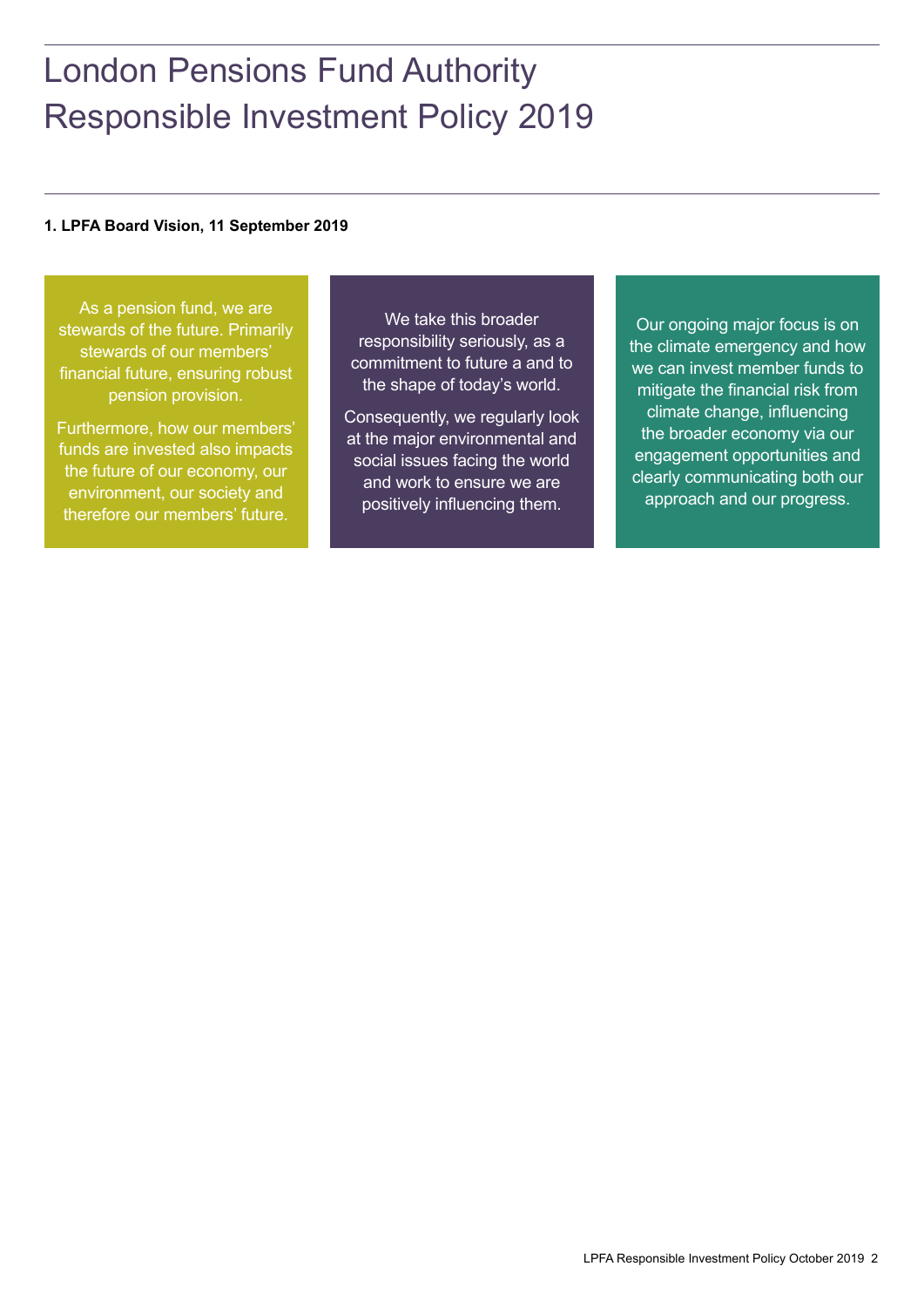#### **2. Introduction**

**This policy defines the commitment of London Pensions Fund Authority, (the Fund) to Responsible Investment ('RI'). Its purpose is to set out the approach that the Fund aims to follow in integrating environmental, social and governance ('ESG') issues into all of its investments. LPFA is a longterm investor that wishes to deliver a sustainable pension fund for all stakeholders. It is therefore in the best long-term interest of our members and employers - and as such part of our fiduciary duty - to take ESG issues seriously and consistently into consideration as well as integrate them in all future investment decisions.**

LPFA has considered the guidance provided in the Ministry of Housing Communities and Local Government ('MHCLG') paper 'Local Government Pension Scheme: Investment Reform and Criteria and Guidance' in the establishing of this policy. This is consistent with the LGPS Management and Investment of Funds Regulations (2016) and the Fund's fiduciary duty to act in the best long-term interest of our members. The Policy reflects the Fund's Investment Strategy Statement and our approach to complying with the UK Stewardship Code.

#### **2.1 Beliefs and guiding principles**

With the Board's Vision in mind, we have considered what our main values and principles are, and what it is we require from those that engage or work with us. During our deliberations we have concluded some fundamental beliefs and guiding principles around our Responsible Investment.

To this end, we set out below our RI beliefs and the guiding principles which will underpin our Responsible Investment approach.

- a) We will apply **long-term thinking** to deliver **long-term sustainable returns**.
- b) We will invest into **well-governed assets** to obtain such **sustainable returns**.
- c) We will use an **evidence-based**, long-term investment appraisal to inform **decision-making** in the implementation of RI principles.
- d) A **long-term horizon** requires that the Board consider the impacts of its actions on **future generations** alongside the emergence of new risks in the future.

#### **2.2 Beliefs**

- a) Investments which exploit the environment or otherwise give rise to risk arising from poor or unsustainable business practices are not consistent with the longer-term investment goals of the Fund.
- b) The ability of asset owners to effect change in corporate practices and behaviours can be most readily achieved through constructive dialogue and engagement with decision makers, backed by the support of like-minded investors.
- c) Investments that display strong and effective corporate governance are expected to be associated with the superior management of exposure to environmental and social risks and opportunities.
- d) Transparency of information, processes and decisions are essential to ensuring that informed judgements can be made by all stakeholders and that appropriate parties can be held to account.
- e) ESG issues can be dynamic and it is therefore necessary for investment as well as ongoing monitoring processes to be sufficiently flexible to accommodate changing or emergent risks and opportunities.
- f) We will always retain the right to disinvest from certain companies or sectors in the event that appropriate approaches to addressing our concerns prove unsuccessful and it is determined that an investment is no longer aligned with the interests of the Fund or issues pose a material risk.

#### **2.3 Guiding principles**

We have considered a number of ESG areas in our deliberations on Responsible Investment, including the themes encapsulated by the UN Sustainable Development Goals as set out below.



Developed in collaboration with **TROLLBÄCK+COMPANY** | TheGlobalGoals@trollback.com | +1.212.529.1010 For queries on usage, contact:dpocampaigns@un.org

# **SUSTAINABLE GOMALS**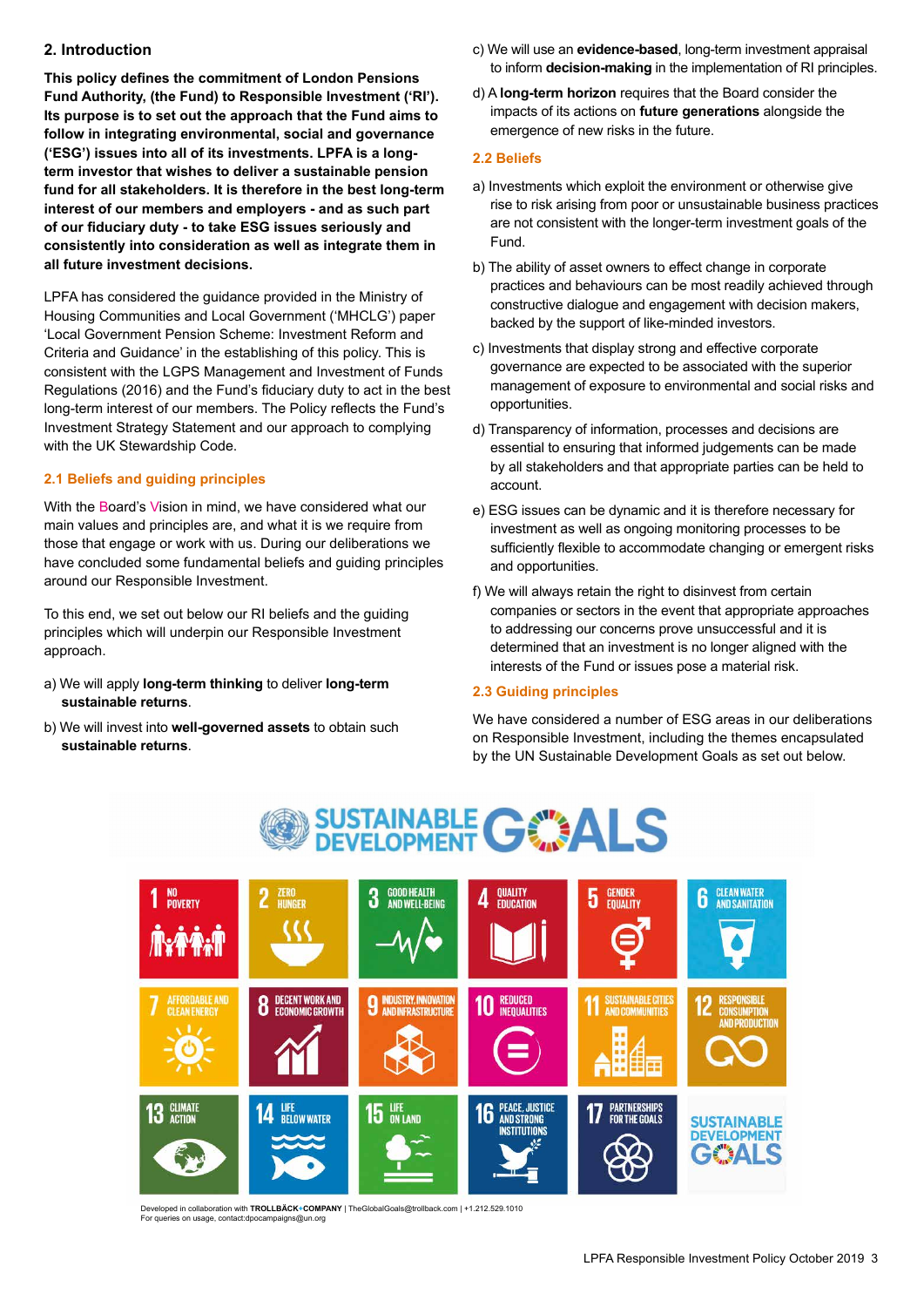**Having considered and debated many of the issues which matter to us as responsible asset owners, we now set out the principles that we aspire to uphold through our investment approach.**

#### **2.4 Responsible investment principles**

The Fund's RI principles translate our above stated beliefs and guiding principles into Responsible Investment practices, with the goal to deliver a sustainable return on all our investments. Our RI principles inform the stewardship arrangements we have agreed with the Local Pensions Partnership (LPP) as our provider of pension administration and investment management services.

Our key Responsible Investment (RI) principles are:

- a) Manage ongoing material ESG risks effectively to support the Fund's requirement of protecting sustainable returns;
- b) Apply a robust investment approach to effective stewardship,
- c) Make responsible investment a core requirement in our skills, knowledge and advice,
- d) Seek to innovate, demonstrate best practice and promote RI leadership and best practice,
- e) Achieve improvements in ESG through effective partnerships that have robust oversight, and
- f) Share ideas and best practice to achieve wider and more valuable RI and ESG outcomes.

The implementation of LPFA's RI policy is through the activities of Local Pensions Partnership Investments Ltd (LPPI), an FCA regulated investment Manager responsible for 100% of the Fund's assets which are managed within pooled arrangements.

The partnership was set up by the LPFA and Lancashire County Council in 2016 for the purpose of achieving economies of scale, greater internal resource and superior investment opportunities. The partnership brings the benefit of scale and expert resources beyond that which would be available to the Fund alone. This facilitates lower costs and a broader opportunity set which

together facilitate improved net returns. Pooled vehicles are used wherever appropriate. Where assets are not physically pooled the management is typically pooled.

#### **3. RI implementation**

LPFA works with LPPI to develop appropriate approaches and processes for meeting the Fund's requirements and ensuring LPPI as well as any additional managers, to which LPPI delegated investment responsibilities, deliver in line with these in both the selection of investments and the ongoing oversight of them.

ESG integration and the active use of ownership influence are integral to the investment management services provided by LPPI, which are delivered in accordance with an LPPI Responsible Investment Policy. It is an LPPI RI belief that ESG factors are relevant at every stage in the investment cycle within investment strategy, investment selection and within the stewardship of assets in ownership.

In line with LPFA's requirement for a prudent approach which applies care, skill and diligence, LPPI procedures ensure ESG issues

- are routinely considered as part of the investment analysis
- incorporated into the due diligence leading to investment selection
- continue to be monitored and reviewed as part of the active ownership of assets under management.

The approach to incorporating ESG factors is to identify and assess the type and materiality of relevant issues on a case by case basis, whilst taking account of global norms. Additionally, ESG factors are considered in order to clarify the context that risks and returns operate within and to assist the evaluation of investment risks and opportunities.

LPFA has identified climate change as a long-term material financial risk with the potential to impact all asset classes within the portfolio over time. The Fund has developed a Policy on Climate Change which sets out expectations of LPPI in relation to how the risks and opportunities arising from Climate Change will be identified, monitored and managed.

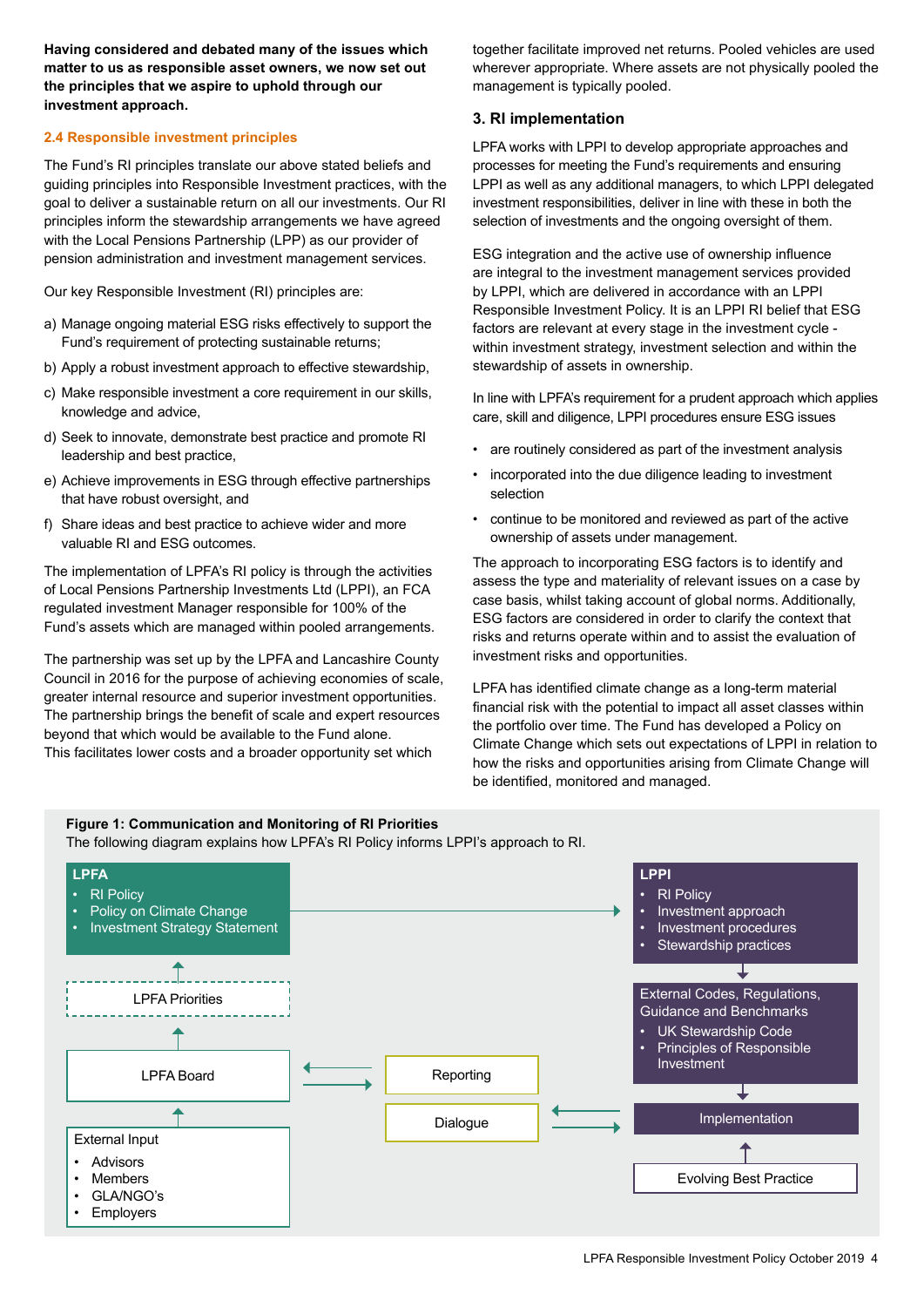The Fund's expectations for active ownership as part of LPPI's stewardship can be divided into three distinct areas: voting globally, engagement through partnerships and shareholder litigation. This section briefly outlines the Fund's processes for each.

The routes for exercising ownership influence vary across asset types. A range of activities are undertaken on the Fund's behalf by LPPI, including direct representation on company boards, presence on investor & advisory committees and participation in partnerships and collaborations with other investors. The most direct form of ownership influence in the case of listed equities comes through shareholder voting and engagement.

#### **3.1 Voting globally**

The Fund does not directly hold shares in listed companies, but through investments managed by LPPI, it has indirect ownership interests in listed companies across the globe.

Where practical, the Fund expects the right to vote at company meetings will be exercised in all markets in which it invests. The Fund will monitor LPPI's voting records and expects an appropriately critical approach to company proposals.

To ensure the effective and consistent use of voting rights LPPI works with an external provider of governance and proxy voting services. Voting is undertaken centrally rather than being delegated to individual managers and is in line with sustainable voting guidelines and LPPI's Shareholder Voting Policy. This promotes risk mitigation and long-term shareholder value creation by supporting responsible global corporate governance practices. The policy and guidelines are reviewed on an annual basis to reflect emerging issues and trends.

#### **3.2 Engagement through partnerships**

The Fund seeks to use various engagement platforms to maximise its influence as an active owner and prioritises collaboration with other like-minded investors. Where possible and practical to do so, LPFA will work with the other Funds to maximise the collective effectiveness and influence of LGPS assets as a whole. The Fund's primary engagement partner is the Local Authority Pension Fund Forum (LAPFF) of which LPFA is a long-term member.

LAPFF is a leading collaborative shareholder engagement group encompassing local authority pension funds from across the country. The Fund is an active participant in LAPFF's engagement programs. Membership of LAPFF provides the Fund with:

- a) independent research and advice on the ESG risks of companies to inform further stakeholder engagement;
- b) advice on the governance practices of companies;
- c) a forum to engage with companies to improve governance practices; and
- d) proxy voting advice on high-priority issues for annual general meetings.

In collaboration with other like-minded investors, notably other UK pension funds, LPFA may engage with public policy makers, regulators, trade bodies, and other actors in the financial markets to further the aim of promoting sustainable growth. The Fund considers which initiatives it will support and which organisations it will join on a case-by-case basis. Examples include the Pensions and Lifetime Savings Association (PLSA) and the Institutional Investor Group on Climate Change (IIGCC).

#### **3.3 Shareholder litigation**

Shareholder litigation forms part of the Fund's approach to holding investee companies to account for proven wrongdoing, usually as part of a class action.

Monitoring arrangements are in place through services overseen by LPPI to ensure shareholder litigation cases in which the Fund may have an interest are known about and evaluated appropriately, claims are filed in a timely way and progress is monitored and followed up with Claims Administrators.

Monitoring activity includes cases arising from shares held by the pooled fund of listed equities LPFA has invested in since November 2016 (managed by LPPI) and shares held directly by LPFA before this point (legacy holdings). Litigation can arise sometime after shares have been sold and monitoring new cases and referring to historic records to establish rights of ownership is an ongoing task.

#### **3. Communication and transparency of monitoring**

The Fund aims to be transparent about its processes and accountable for its performance on Responsible Investment through good communication. This will be achieved through the following approach:

- a) The Fund will publish its Investment Strategy Statement on its website in line with the scheme regulations.
- b) The Fund will closely monitor LPPI's implementation of its RI policy.
- c) The Fund will consider and respond to feedback from stakeholders in relation to issues of concern.
- d) The Fund will publish its RI policy on its website.
- e) This RI policy will be kept under review on an ongoing basis and consulted on at least every three years.
- f) The Fund will review voting and engagement activity undertaken on its behalf on an annual basis.
- g) The Fund will ensure it receives reports on shareholding voting and that records are publicly available for scrutiny.
- h) The Fund will ensure that its decision makers are properly trained and kept abreast of ESG issues in order to make informed decisions.
- i) The Fund will undertake a fundamental review of any specific ESG issues identified by the Board to be of potentially material impact.
- j) Decisions relating to the setting of the Fund's RI policy will be explained.